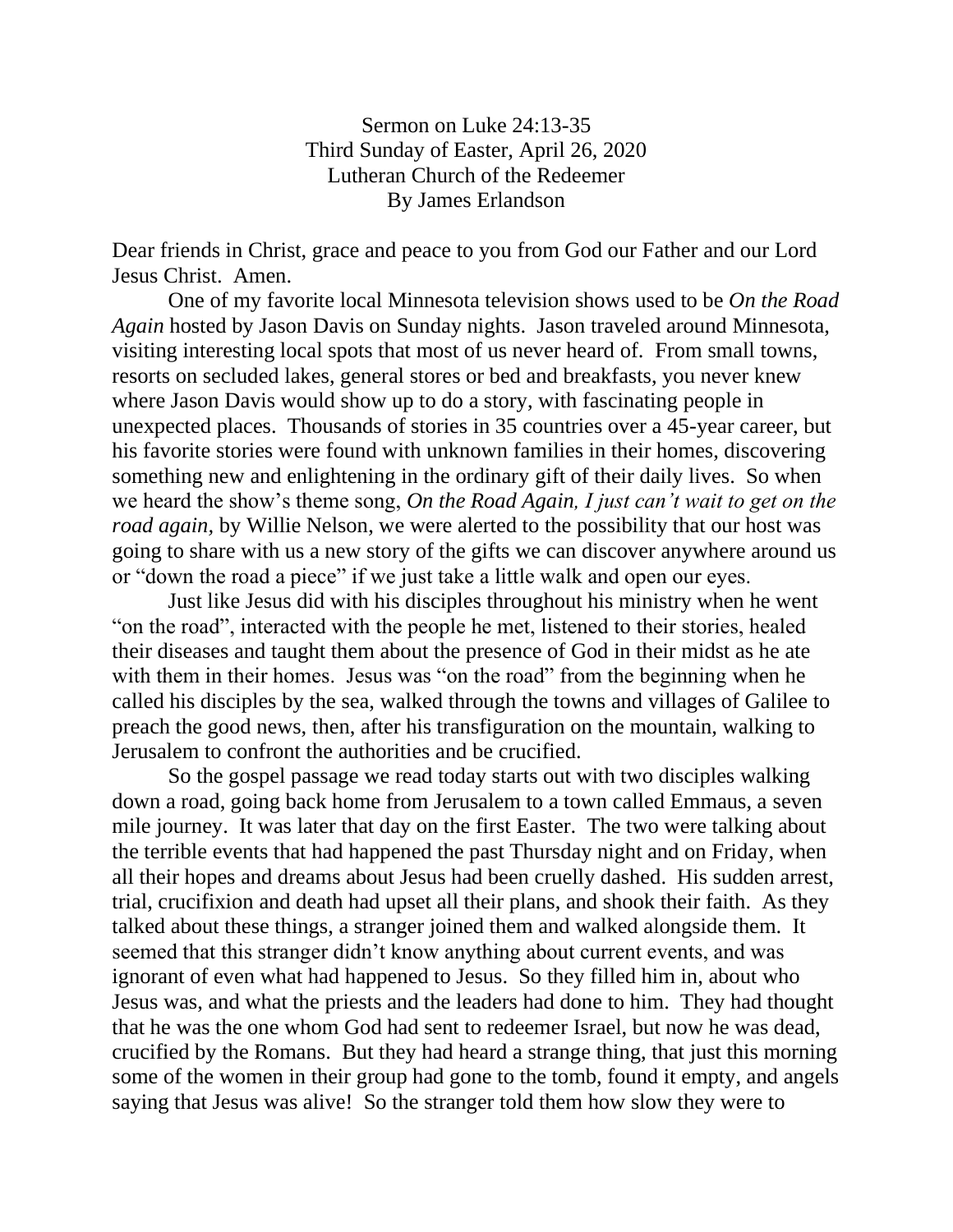believe the prophets, that it was necessary for the Messiah to suffer and then enter his glory. He then interpreted the scriptures to them about the Messiah.

Before we get to the conclusion of the story, the "good part", I want to stop here. For it seems to show us one of the ongoing truths of the gospel: that Jesus shows up when we least expect it and not even looking, to bring us mercy and insight into the heart of God. When Moses was in exile from Egypt, in the wilderness, God appeared in a burning bush to call him out to deliver his people. When we are most dejected or down, when things we hope for have come crashing down, or the people closest to us have let us down, Jesus shows up, often in the voice of another human being, or an act of kindness or word of insight and hope. Our human experiences today are not so different from those of the disciples those days after Good Friday, when Jesus had been killed and all hopes his disciples had of seeing God's kingdom come in Jesus the Messiah, had been dashed. What rings true and familiar to us was the feeling of hopeless, failure and disillusionment with God's promises that the disciples must have felt that first Easter morning. The two disciples whose story appears today most certainly felt that dejection, grief and loss. Can you relate to their experience and emotions? I can.

These days so much has changed for human beings around the world because of the coronavirus pandemic. Whole nations have been shut down, people living isolated behind locked doors, in fear of being exposed to the virus. Life is not normal for any human being today, and daily life may never again be the same. In a way, we are all like the two disciples on the road to Emmaus in that many feelings of hope and safety have been dashed, and many lives have been lost to the virus, creating anxiety and grief for many thousands upon thousands of people.

So, what changes have *you* experienced or seen this past month during the Stay at Home/COVID-19? How has this changed your daily life, and how do you feel about these things? It has also changed how we are functioning as the Church, the Body of Christ, when we cannot meet as we are used to meeting – in person! Please share your thoughts about these things on the chat bar….

For example, do you find it strange spending most of your time at home, without entertaining friends or family? Do you spend your time differently now? It is frustrating for many that we cannot go be in the presence of family or loved ones, cannot hold a baby or shake someone's hand, binging on Netflix movies and maybe even getting bored. Not coming to church on Sunday mornings breaks our accustomed rhythm to the week. We are all off-center, and it gives us stress. Where do we find God these days, if we can't come to church for worship?

In the gospel, the disciples didn't recognize Jesus walking along with them because they were so dejected and heartbroken by all that had happens. We know what that's like. When there is a death in your family, or of a close friend, it's hard to see things as they are because of the cloud hanging over you. It's hard to see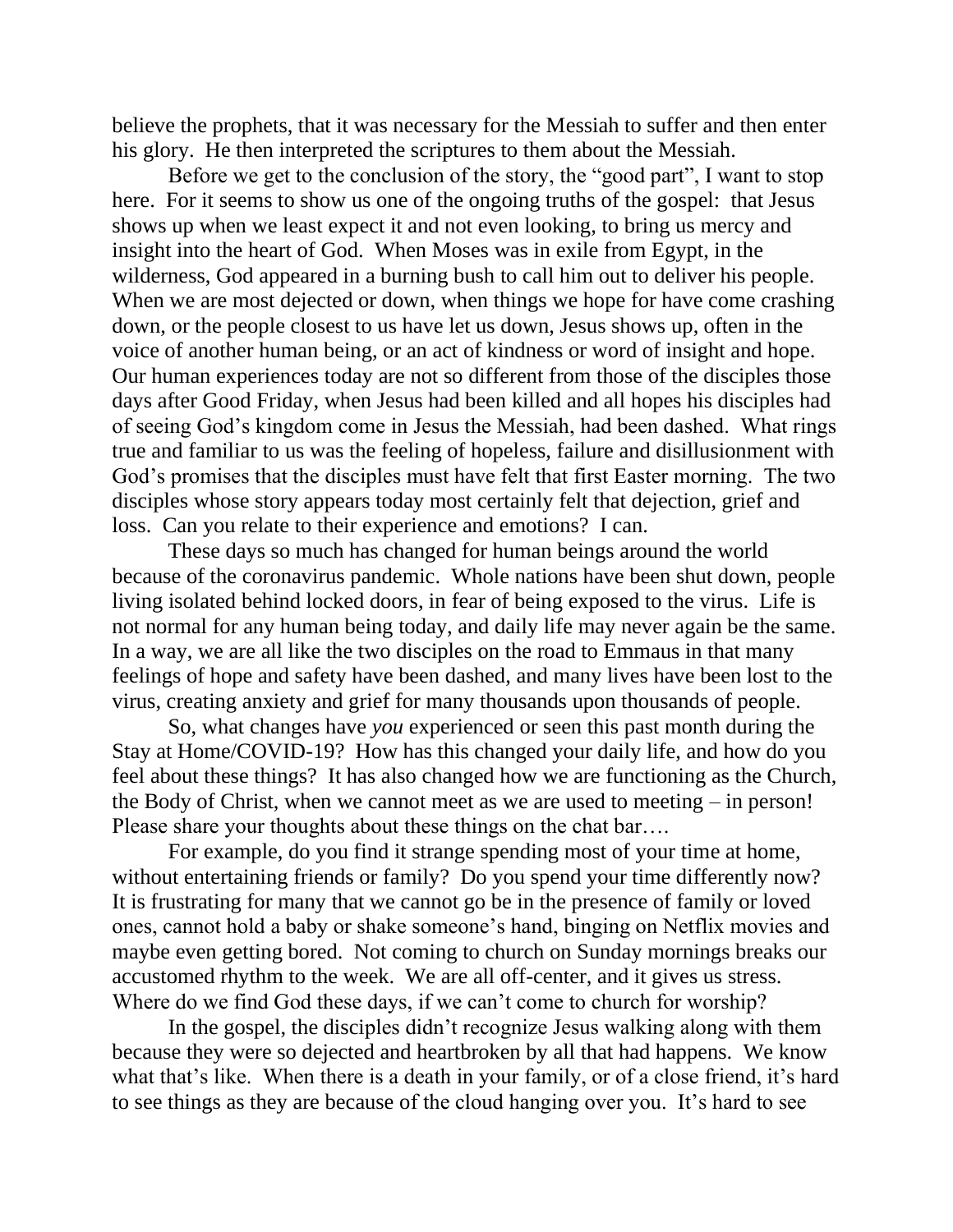anything hopeful when your vision is blurred by grief. But the stranger walking with the disciples on the road did say things that sounded familiar, about the scriptures, and how all those things that happened recently to Jesus, did have meaning. So when the disciples invited the stranger into their home to eat with them, he blessed the bread, broke it, and gave it to them. THEN they finally recognized Jesus! And he vanished from their sight. They looked at each other, and then they knew what had been familiar to them while Jesus had walked with them on the road – his words! So immediately they went back on the road and returned to Jerusalem, found the eleven disciples gathered together, and told them that they, too, had seen the risen Lord, in the breaking of the bread! In their home, in the midst of their dejection, when they absolutely did not expect him!

So the challenge for you and me today is to keep our eyes and ears open for God's presence among us in our world, different as it is today, when it is so hard to see hope and the light of God. *Where have you seen or experienced Christ's presence with you, or active in the world, during this corona virus pandemic?* Even when you least expect it – like in your home, or online, or in pictures you may see out there in the world? When the church cannot gather, how have you seen Christ present with us, as the Body of Christ? Please share your thoughts with each other on the chat bar, so we can all share these experience of Jesus' presence among us.

For I have seen Christ's presence in people's care for one another voluntarily staying at home even when it is frustrating to do so. It is truly an act of love for others, that we keep our space and distance, and cooperate for the most part with the medical authorities and elected leaders who call upon us to shelter at home, not go to work, and close restaurants, bars, shopping centers, sports events and even worship services, so that the majority who are less affected by the virus can protect the vulnerable minority among us who are at higher risk. This cooperation has been happening all over the world, and it is a great sign of hope, if we can keep it up – even when a very vocal few are so opposed to this strategy.

We see God's love in the very real risks that doctors, nurses, and other health care workers make every day to treat people who suffer from this unknown, mysterious COVID-19, who sometimes are infected themselves, and some of them have died. We see Christ's presence in the many acts of love and compassion that people show by sewing masks, donating food and supplies, or reaching out to others who are isolated or in need. What acts of love have you seen?

I have also seen Jesus' presence in how we in the Church are finding ways to connect with each other in new and creative ways, using new technologies (like Zoom) that some of us had never even heard of just over a month ago! I didn't know what a "chat bar" was or how to find one, but now that other "bars" are closed, the chat bar is the most popular bar in town! I even use the chat bar as a